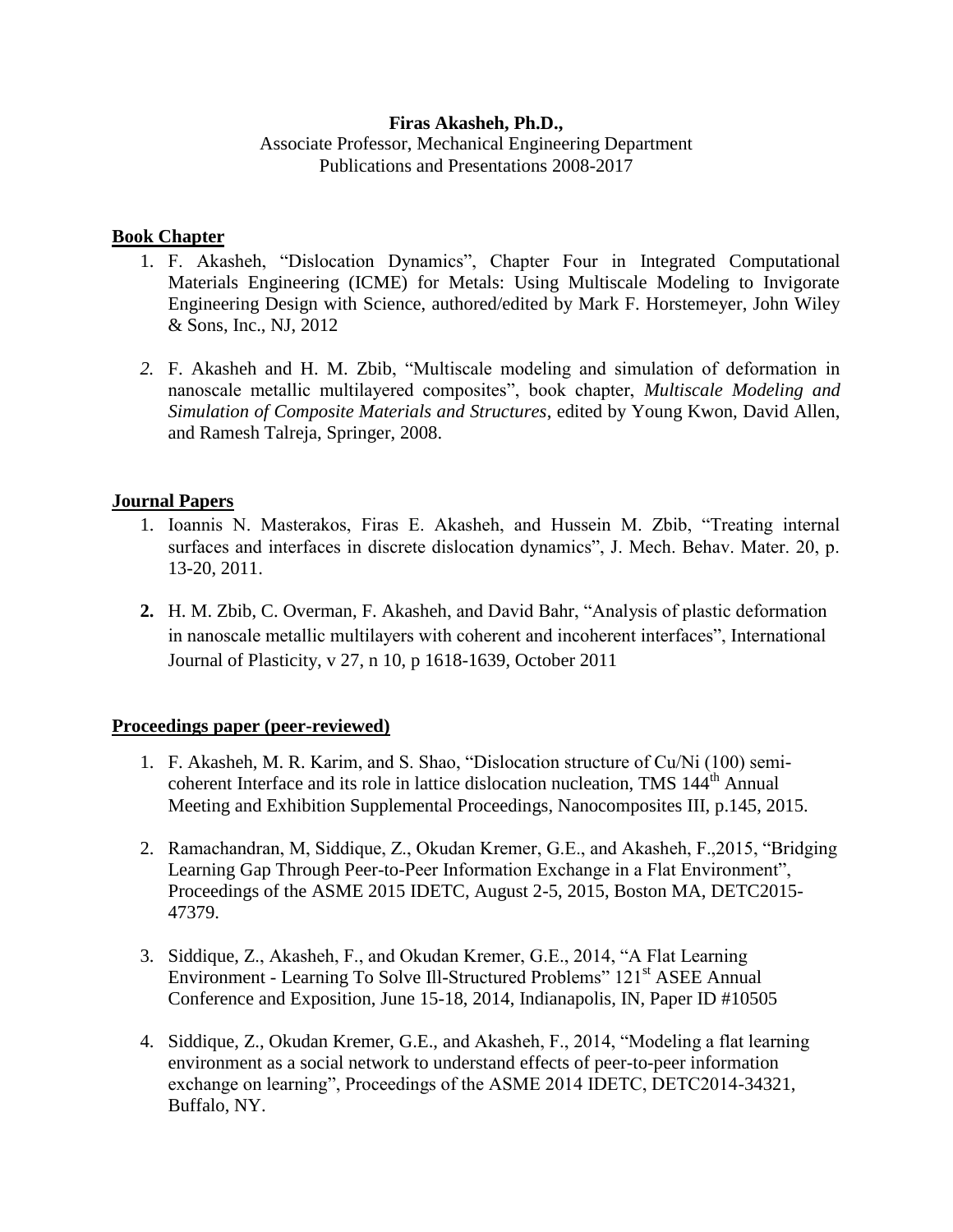- 5. Firas Akasheh, Kenneth D. Dawson, and Jonathan Rocha, "Comprehensive approach to teaching dynamics of planar mechanisms based on modern learning theories", Proceedings of the 120<sup>th</sup> Annual Conference and Exposition, Atlanta, GA, June 23-26, 2013, Paper ID# 7321.
- 6. Z. Siddique, F. Akasheh, and G. E Kremer, "Enhancing Peer-Learning Using Smart Devices", Proceedings of the 120<sup>th</sup> ASEE Annual Conference and Exposition, 2013, Paper ID 6142.
- 7. F. Akasheh, R. Echempati, and A. L. Sala, "Assessment of student learning through homework intervention method", 2012 ASEE Annual Conference and Exposition, AC 2012-3610.
- 8. Siddique, Z., Saha, M. C., Akasheh, F., Arif, S., and Barua, B., "Scenario-based learning environment to support peer-learning", Proceedings of the ASME 2012 International Design Engineering Technical Conferences & Computers and Information in Engineering Conference, DETC2012-70698.
- 9. Brown, A. O., Jensen, D. D., Rencis, J. J., Wood, K. L,, Watson, K. A., Chen, C., Labay, V. A., Orabi, I. I., Akasheh, F. E., Wood, J. J., Hackett, R. K., Jackson, K. S., Liu, J., Schimpf, P. H., Pham, A., Zimowski, K., Taylor, K., "Improving student learning using finite element learning modules, an update in research findings", 2012 ASEE Annual Conference and Exposition, AC 2012-3981
- 10. Z. Siddique, G. E. Kremer, and F. Akasheh, "Peer Learning Using Smart Devices: A Report on Work-in-Progress",Proceedings of the ASME 2012 International Design Engineering Technical Conferences & Computers and Information in Engineering Conference, DETC2013-12383.
- 11. F. Akasheh and D. Davis, "Undergraduate homework assignments that achieve desired learning outcomes", 2011 ASEE Annual Conference and Exposition, AC 2011-565.
- 12. M. Saha, Z. Siddique, F. Akasheh, B. Barus, C. Heisser, and S. Arif, "Interactive Scenario Based Teaching of Metal Casting Process", 2011 ASEE Annual Conference and Exposition, AC 2011-937
- 13. Siddique, Z., Saha, M. C., Barua, B., and Akasheh, F., 2010, "Learning Casting Through Interactively Creating a Scenario", Proceedings of the ASME 2010 International Design Engineering Technical Conferences & Computers and Information in Engineering Conference, DETC2010-28593.
- 14. Saha, M. C., Siddique, Z., Barua, B., and Akasheh, F., 2010, "Create your Scenario Interactively (CSI) – A Teaching Module for Manufacturing Processes", 2010 ASEE Annual Conference & Exposition, AC 2010-638.